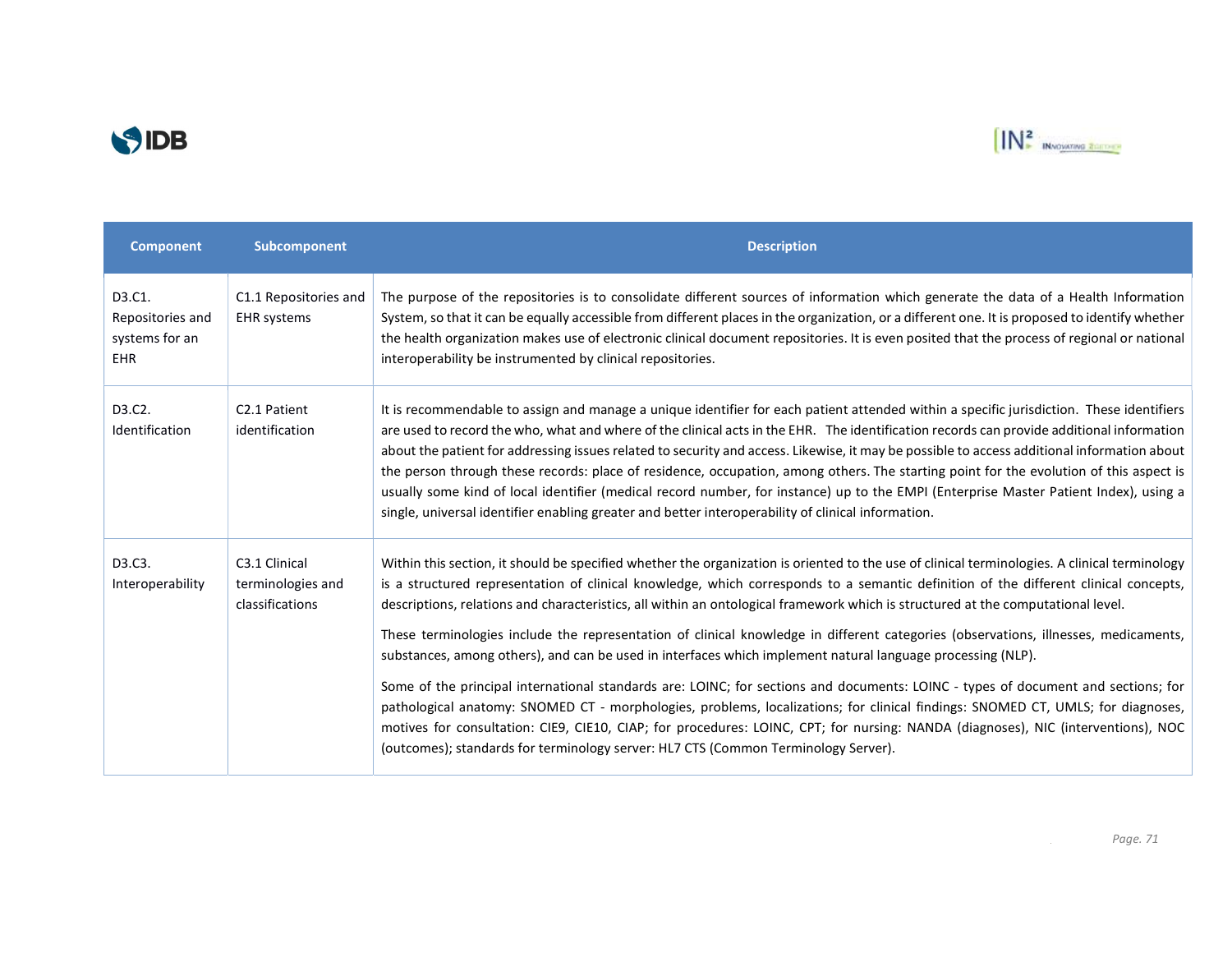



| <b>Component</b>                                                    | Subcomponent                                               | <b>Description</b>                                                                                                                                                                                                                                                                                                                                                                                                                                                                                                                                                                                                                                                                                                  |
|---------------------------------------------------------------------|------------------------------------------------------------|---------------------------------------------------------------------------------------------------------------------------------------------------------------------------------------------------------------------------------------------------------------------------------------------------------------------------------------------------------------------------------------------------------------------------------------------------------------------------------------------------------------------------------------------------------------------------------------------------------------------------------------------------------------------------------------------------------------------|
|                                                                     | C3.2 Messaging<br>standards and<br>information<br>exchange | Interoperability in a health organization is necessary given that the existence of different kinds of health information systems is very<br>common. Given the specialist nature of health information, its workflows and functionalities, it is very frequently found that different<br>providers have implemented their own solutions of HIS (Health Information System), LIS (Laboratory Information System), RIS<br>(Radiological Information System) or PACS (Picture Archiving and Communication System), within a single organization. This is why the<br>technical challenge which leads to benefits to patients and organizational efficiency is the integration of these different information<br>systems. |
|                                                                     | C3.3 Minimum Basic<br>Data Set (MBDS)                      | The Minimum Basic Data Set (MBDS) is a selection of clinically relevant variables which are picked up at the end or in specific points of<br>time, previously defined, of a clinical episode (hospitalization, emergency care or primary healthcare visit).<br>Usually the MBDS structure is defined by the system's steward authorities (Health Ministries). Besides the structure, regulation also<br>defines how each variable, clinical or not, is codified. For the clinical variables, usually codification systems for diagnostics and procedures<br>such as CIE-10, CIE-9-MC and so on are put in place.                                                                                                    |
| D <sub>3</sub> .C <sub>4</sub> . Control<br>and informed<br>consent | C4.1 Authorization of<br>use of data                       | This component of the model is related with the processes and functions undertaken by the technology area to capture, store and<br>communicate the different kinds of consents generated by patients or their partners/representatives. There are different situations in<br>which the informed consent of the patient must be borne in mind as part of the authorizations for workflows in a healthcare<br>environment.                                                                                                                                                                                                                                                                                            |
| D3.C5. Privacy<br>and security                                      | C5.1 Information<br>privacy and security                   | As health-related information is of a sensitive nature for the actors who intervene in it, it is important to demonstrate that the health<br>organization implements measures to preserve the data securely. Likewise, this section identifies and is interrelated with the regulatory<br>provisions agreed by governing bodies in relation to access to and sharing information.                                                                                                                                                                                                                                                                                                                                   |